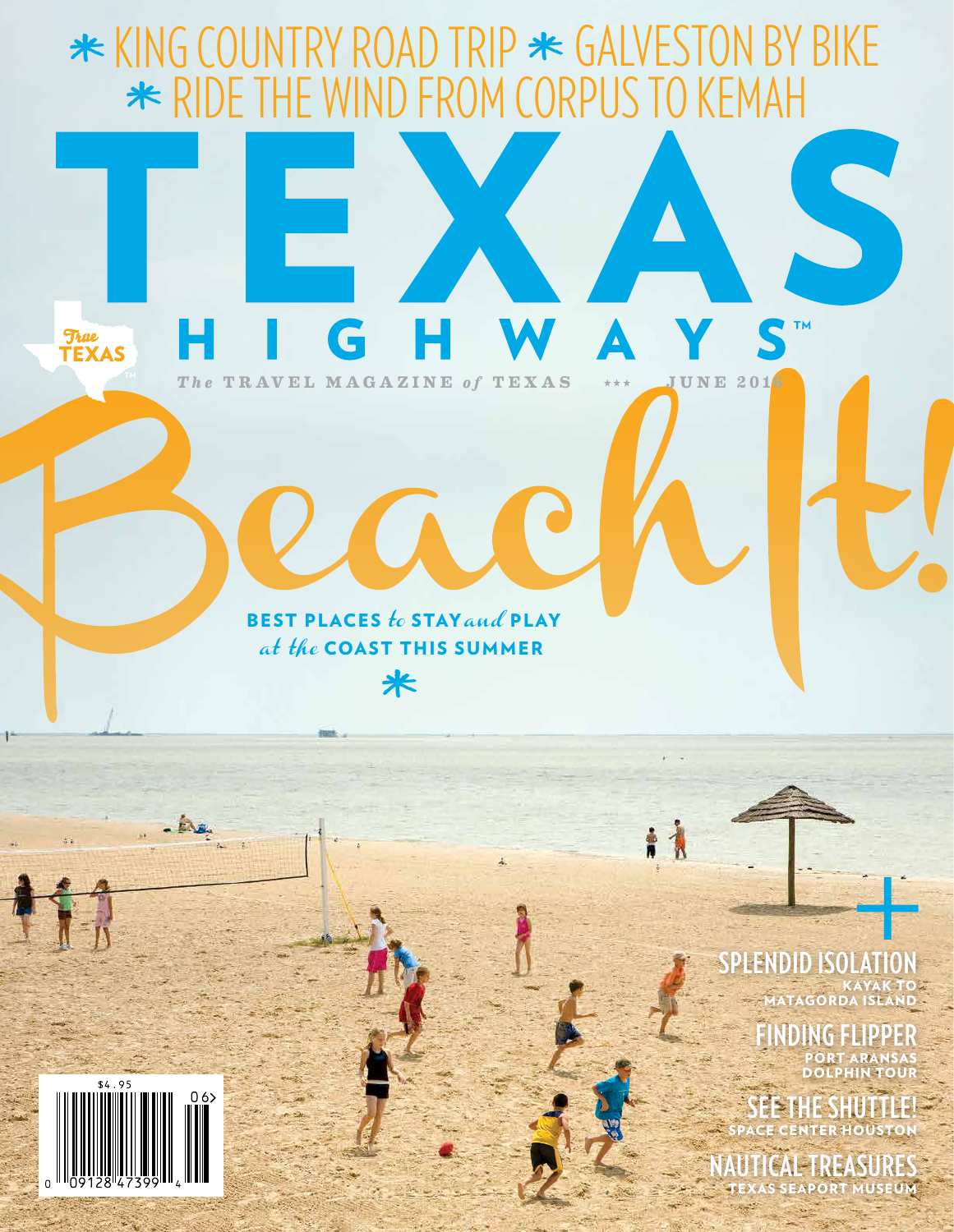

## S **True**<br>TEXAS  $\blacktriangle$ TRAVEL MAGAZINE OF TEXAS AUGUST 2016

**COOL YOUR JETS!** Daingerfield State Park in the summertime is heaven on earth



**EL PASO, NATUR** 

OUTDOOR FRONTIER SHOP MAGNOLIA MA FIND YOUR PRIME-TIME SO

DRIVE-IN MOVIES IN YOUR CAR, BENEATH THE STARS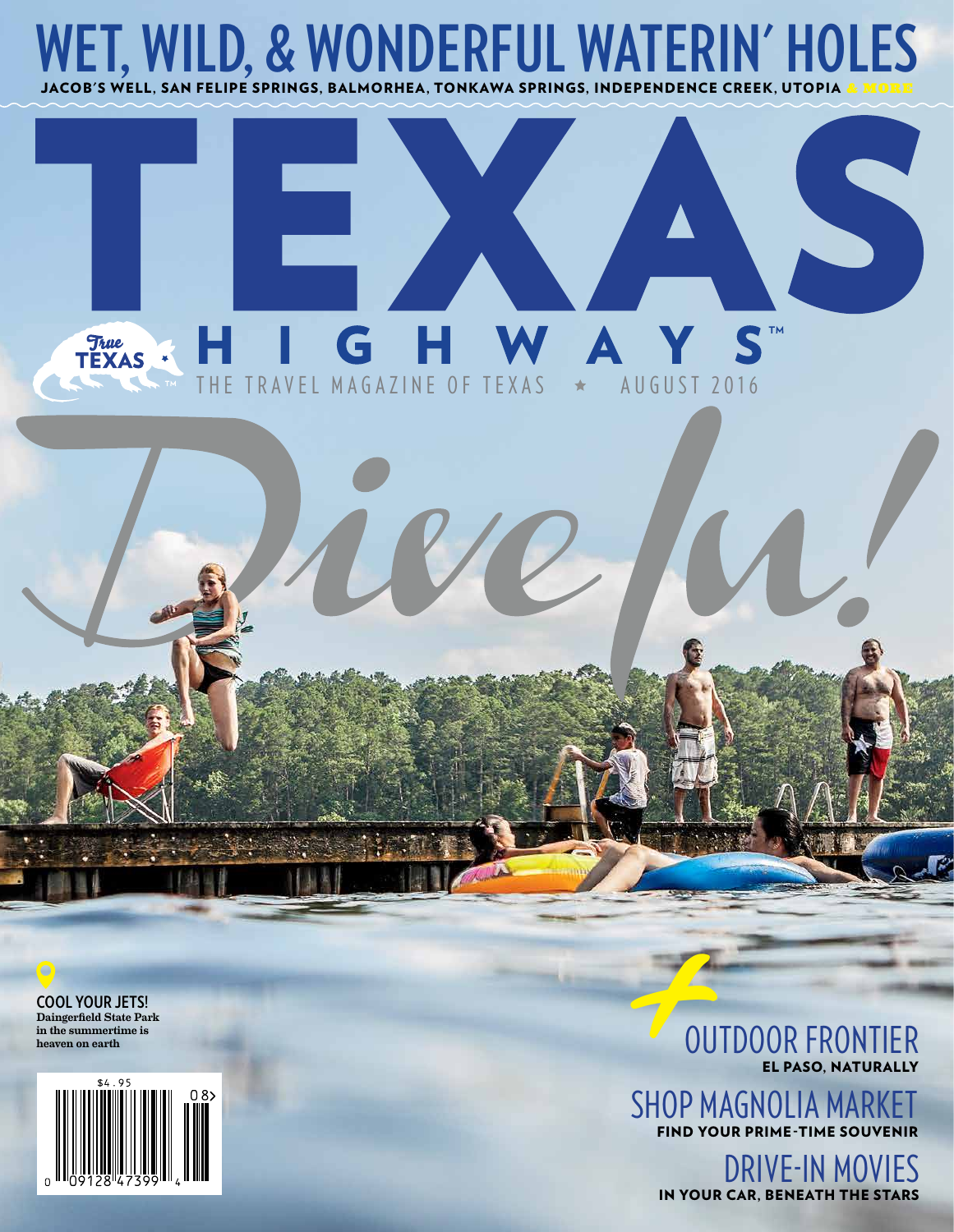**T**his idyllic spring-fed pond, nestled within the East Texas Piney Woods, draws visitors who can't resist the lure of ice-cold water, a white sandy bottom, and a good rope swing. That swing, by the way? Notches in a tree that slants over the water serve as steps, making it easy to grab the rope and launch into water that hovers around 68 degrees. From there, you may as well kick back a while and contemplate this place's colorful history.

In the early 1900s, the springs turned a wheel that operated a gristmill here. The Civilian Conservation Corps built stone retaining walls around the spring in the 1930s, which was when the Boy Scouts began leasing the property. Troops flocked to the site for campouts until the 1960s. When they left, organized fox hunts took place at the site. Then, in the 1980s, the Ozarka Water Company pumped water from the springs.

The spring's owners opened the pool as a park in 2001, complete with a campground and RV hookups, and a new generation is lazing away summer days playing Marco Polo in its waters.

Camp Tonkawa Springs is at 4675 County Rd. 153 in Garrison. Entry costs \$10 per person age six and older; \$5 on Wednesdays, family day. Call 936/564-8888; www.camptonkawa.com.

## **TONKAWA** SPRINGS